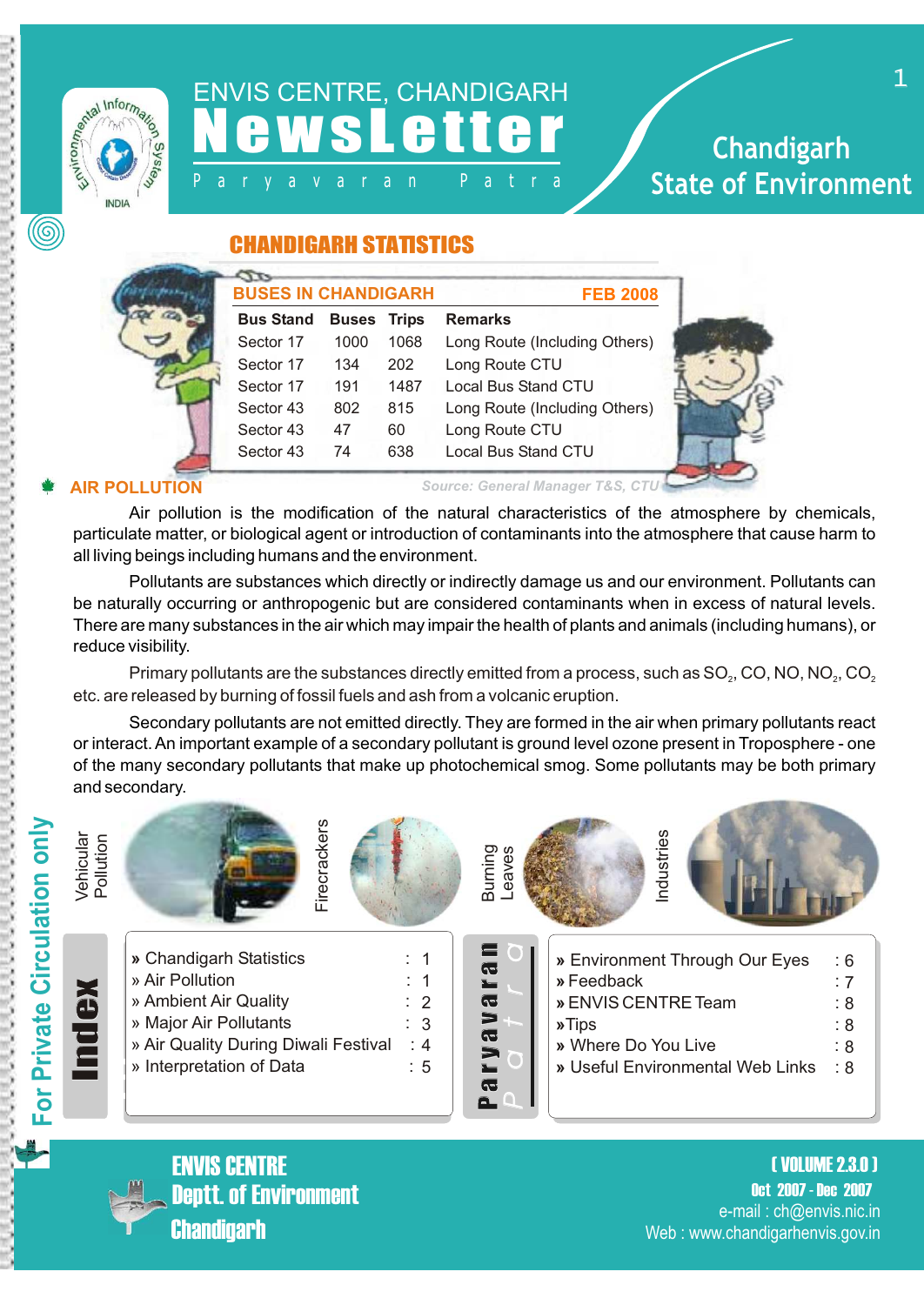# **e-mail : ch@envis.nic.in Web : www.chandigarhenvis.gov.in**   $\bullet$  e-mail : ch@envis.nic.in  $\bullet$  Web : www.chandigarhenvis.gov.in

# **AIR QUALITY OF CHANDIGARH (Annual Average)**  AIR QUALITY OF CHANDIGARH (Annual Average)

L

 $\overline{1}$ 

| Zone                             |                    |            | Sector 17                 |                      |                           |     | Industrial - Area     |                      |                |                  | Punjab Engineering<br>College |                           |                | IMTECH Sector 39<br>Govt. College for<br>Girls, Sector 42<br>From Oct 2005 |                          |                |                    |                | Kaimbwala Village                             |                      |
|----------------------------------|--------------------|------------|---------------------------|----------------------|---------------------------|-----|-----------------------|----------------------|----------------|------------------|-------------------------------|---------------------------|----------------|----------------------------------------------------------------------------|--------------------------|----------------|--------------------|----------------|-----------------------------------------------|----------------------|
| Parameter                        | RS<br>$\mathbb{R}$ | <b>SPM</b> | $S_{\rm Q}$               | $\check{\mathrm{p}}$ | RS<br>$\sum_{\mathsf{A}}$ | SPM | $\mathcal{S}^{\circ}$ | $\breve{\mathsf{Q}}$ | RS<br>Μd       | SPM              | $\mathbf{S}^{\mathbf{C}}$     | $\check{\mathrm{Q}}$      | RS<br>Μd       | <b>NdS</b>                                                                 | SO <sub>2</sub>          | $\check{q}$    | $\mathsf{M}$<br>RS | SPM            | $\mathbf{S}^{\mathsf{O}}$                     | $\breve{\mathsf{Q}}$ |
| Permissible<br>Limit             | 60                 | 140        | $\mbox{6}$                | 60                   | 120                       | 360 | 80                    | 80                   | ငွ             | 140              | 8                             | 80                        | 8              | 140                                                                        | 80                       | 8              | 80                 | 140            | 8                                             | 8                    |
| 1993                             | $\mathbf{I}$       | 223        | $\widetilde{\phantom{a}}$ | 29                   | $\blacksquare$            | 250 | $\overline{4}$        | 35                   | $\mathbf I$    | $\mathbf I$      | $\mathbf I$                   | ı                         | $\mathbf I$    | $\mathbf I$                                                                | J.                       | J.             | $\mathbf{I}$       | $\mathbf I$    | J.                                            | I.                   |
| 1994                             | J.                 | 154        | 3                         | 80                   | f,                        | 201 | 21                    | 28                   | ı              | f,               | f,                            | J.                        | f,             | f,                                                                         | f,                       | J.             | f,                 | f,             | f,                                            | L.                   |
| 1995                             | T,                 | 153        | $\overline{C}$            | 28                   | $\blacksquare$            | 271 | $\overline{C}$        | 35                   | τ.             | $\mathbf I$      | $\mathbf{I}$                  | I.                        | I.             | $\mathbf I$                                                                | ٠                        | J.             | $\mathbf I$        | I.             | ı.                                            | $\mathbf I$          |
| 1996                             | ı                  | 135        | 8                         | $\frac{6}{5}$        | $\blacksquare$            | 209 | 80                    | 26                   | ı              | $\blacksquare$   | ı                             | J.                        | $\blacksquare$ | $\blacksquare$                                                             | $\blacksquare$           | $\mathbf{I}$   | $\blacksquare$     | $\blacksquare$ | ı                                             | J.                   |
| 1997                             | $\blacksquare$     | 226        | 4.5                       | 4.2                  | I.                        | 255 | 5.9                   | $\frac{9}{4}$        | ٠              | $\mathbf I$      | $\blacksquare$                | I.                        | $\mathbf I$    | $\blacksquare$                                                             | $\mathbf I$              | $\blacksquare$ | $\mathbf I$        | $\mathbf I$    | ٠                                             | I.                   |
| 1998                             | J.                 | 236        | 4.9                       | 8.5                  | f,                        | 320 | 5.6                   | $\overline{9}$ .0    | ı              | I.               | f,                            | J.                        | I.             | f,                                                                         | ı                        | ×.             | I.                 | I.             | f,                                            | J.                   |
| 1999                             | $\blacksquare$     | 263        | 0.9                       | 13.3                 | $\blacksquare$            | 422 | 6.2                   | 16.9                 | п              | I.               | J.                            | I.                        | $\blacksquare$ | $\blacksquare$                                                             | 1                        | J.             | I.                 | I.             | J.                                            | J.                   |
| 2000                             | $\blacksquare$     | 265        | 5.7                       | $\tilde{+}$          | $\mathbf{I}$              | 424 | 6.4                   | 8.io                 | п              | $\mathbf I$      | $\mathbf I$                   | J.                        | $\blacksquare$ | $\blacksquare$                                                             | $\blacksquare$           | J.             | I.                 | I.             | 1                                             | J.                   |
| 2001                             | f,                 | 296        | 7.0                       | $\div$               | f,                        | 460 | $\overline{6}$ .0     | 10.0                 | ı.             | I.               | f,                            | п                         | T,             | f,                                                                         | T,                       | J.             | ı.                 | I.             | I.                                            | f,                   |
| 2002                             | $\mathbf{I}$       | 276        | 7.0                       | $\tilde{=}$          | f,                        | 401 | 0.6                   | $\frac{0}{11}$       | I.             | $\mathbf{I}$     | $\mathbf I$                   | п                         | J.             | $\mathbf I$                                                                | J.                       | J.             | $\mathbf I$        | J.             | ı                                             | $\mathbf{I}$         |
| 2003                             | $\mathbf I$        | 212        | 3.0                       | 27                   | I.                        | 331 | $\frac{4}{1}$         | 30.0                 | ٠              | $\mathbf I$      | $\mathbf I$                   | J.                        | $\mathbf I$    | $\mathbf I$                                                                | J.                       | 1              | ı.                 | $\mathbf I$    | f,                                            | 1                    |
| 2004                             | 111                | 254        | 5.0                       | 25.0                 | 136                       | 364 | $\overline{6}$ .0     | 34.0                 | 89             | 137              | o.o                           | 23.0                      | $\mathbf I$    | $\mathbf I$                                                                | $\mathbf{I}$             | $\mathbf I$    | $\mathbf I$        | $\mathbf I$    | $\mathbf I$                                   | $\mathbf I$          |
| 2005                             | 92                 | 215        | က                         | $\frac{6}{1}$        | 147                       | 430 | 3.0                   | 20.0                 | 74             | 186              | 2.0                           | 13                        | 102            | 234                                                                        | $\sim$                   | 15             | 80                 | 198            | $\mathbf{\Omega}$                             | $\overline{1}$       |
| 2006                             | 28                 | 185        | $\sim$                    | $\frac{1}{2}$        | $\frac{41}{3}$            | 306 | $\sim$                | $\overline{1}$       | 34             | $\overline{191}$ | $\mathbf{\Omega}$             | $\widetilde{\phantom{a}}$ | 103            | 227                                                                        | $\scriptstyle\mathtt{N}$ | $\tilde{+}$    | 99                 | 217            | $\sim$                                        | ∞                    |
| 2007                             | $88$               | 192        | $\sim$                    | $\frac{6}{1}$        | 132                       | 286 | $\sim$                | $\overline{2}$       | 33             | 197              | $\sim$                        | $\frac{3}{2}$             | 99             | 210                                                                        | $\sim$                   | $\overline{4}$ | 100                | 216            | $\sim$                                        | $\tilde{+}$          |
| * ALL VALUES ARE IN MICROGRAM PE |                    |            |                           |                      |                           |     | R CUBIC METER         |                      | $\mu$ g/m $^3$ |                  |                               |                           |                |                                                                            |                          |                |                    |                | <b>Chandigarh Pollution Control Committee</b> |                      |

# www.chandigarhenvis.gov.in 2



Chandigarh-The City Beautiful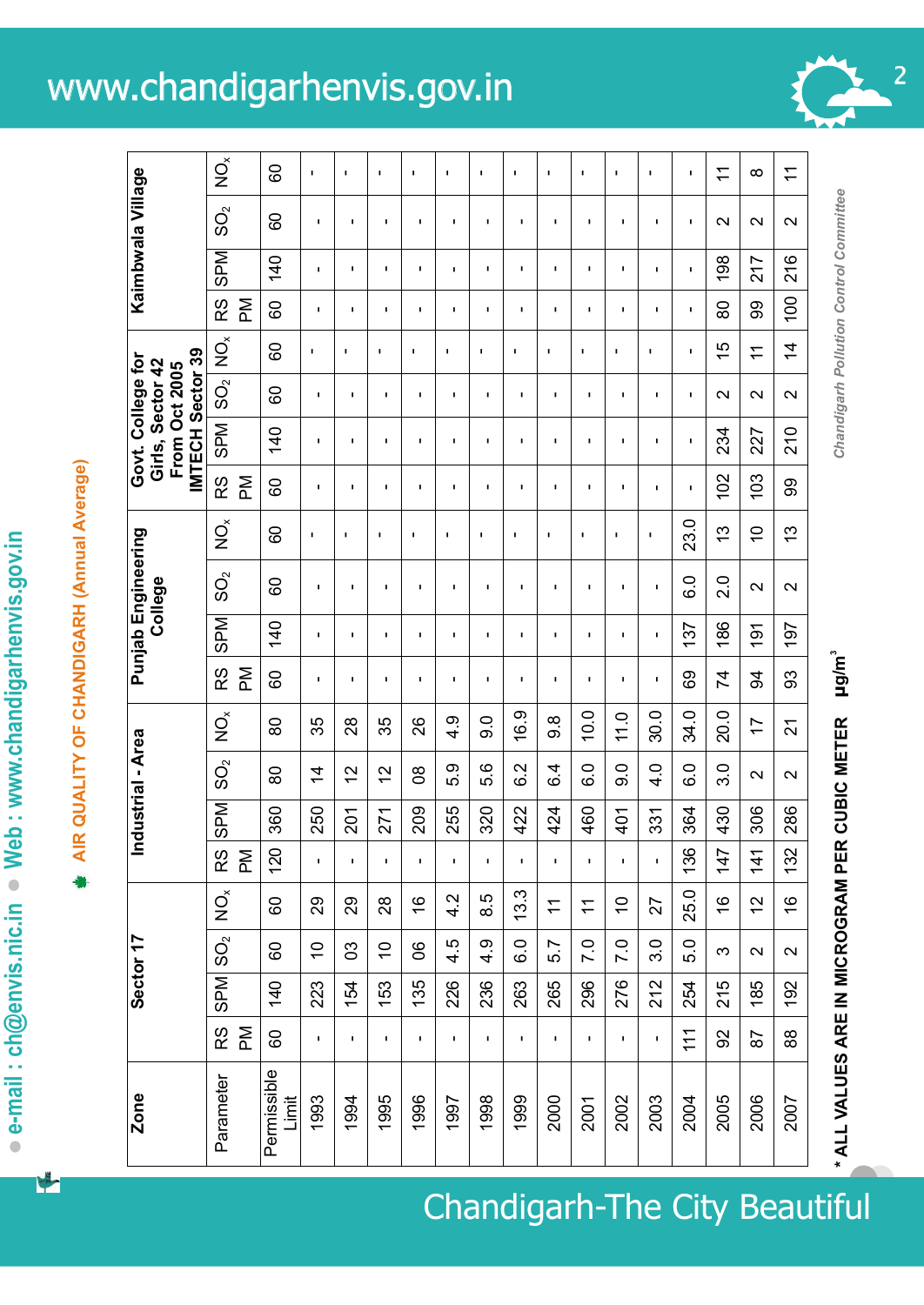

#### **MAJOR AIR POLLUTANTS**

#### **Particulate Matter**

(@)

Particulate is the term given to the minute particles of solid or semi solid material dispersed in the atmosphere visible as a 'Brown Cloud', haze or smog. Particulates that range in size from less than 0.1 micrometre (µm) up to approximately 100 µm are designated as dust or 'Total Suspended Particulates. Particulates larger than that range tends to settle as dust.

#### **Sulphur Dioxide**

Sulphur dioxide (SO<sub>2</sub>) is a colourless gas readily soluble in water. Natural sources includes sulphur bacterial activities, volcanoes, forest fires etc. Man made contributions include the use of sulphur containing fossil fuels for transportation, domestic purposes and power generation.

#### **Nitrogen Dioxide**

Oxides of nitrogen are released in all the types of combustion as they are formed by the oxidation of atmospheric nitrogen at high temperature. Nitric oxide usually emitted from the automobile exhaust is oxidized to nitrogen dioxide ( $NO<sub>2</sub>$ ). Nitrogen dioxide is the predecessor of gaseous nitric acid and nitrate aerosols, which has the biggest health impact. The major sources of  $NO<sub>2</sub>$  are combustion-associated processes. Oxides of nitrogen particularly nitrogen dioxide are toxic gases.

#### **Carbon Monoxide**

Carbon monoxide (CO) is a colourless, odourless and tasteless gas with relatively poor solubility in water. Anthropogenic emissions of CO originate primarily from incomplete combustion of carbonaceous materials. The largest carbon monoxide emissions are produced as exhaust of internal combustion engines, especially of vehicles with petrol engines.

#### **Ozone**

Ozone  $(O_3)$  is a gas formed when three atoms of oxygen are combined. It is not emitted directly into the air, but is created by a chemical reaction between oxides of nitrogen (NOx) and volatile organic compounds (VOC) in the presence of sunlight. Ozone has the same chemical structure at stratosphere or at troposphere (ground level) and can be beneficial or harmful, depending on its location. The ground level ozone is an air pollutant. The stratospheric ozone layer protects life on earth from sun's harmful ultraviolet rays (UV-b).

#### **Toxic or Hazardous Air Pollutants (HAP)**

In recent years, toxic air pollutants may exist as particulate matter or aerosols. Examples of gaseous toxic air pollutants include benzene, toluene and xylene (BTX) which are found in gasoline. Air toxics typically associated with particulate matter include heavy metals such as chromium, cadmium, mercury and lead compounds; polycyclic aromatic hydrocarbons (PAHs), which are generally emitted from the combustion of wastes and fossil fuels.

#### **SOURCES OF AIR POLLUTION**

These are of two types- Natural and Anthropogenic

#### **Natural Air Pollutants:**

- $\odot$  Dust from natural sources, such as open lands
- $\odot$  Methane, emitted by the digestion of food by animals, for example cattle
- $\odot$  Radon gas from radioactive decay within the Earth's crust etc.

#### **Anthropogenic sources:**

- $\odot$  "Stationary Sources" as smoke stacks of power plants, municipal waste incinerators
- $\odot$  "Mobile Sources" as motor vehicles, aircraft etc.
- $\odot$  Controlled burn practices used in agriculture and forestry management.

 $\bullet$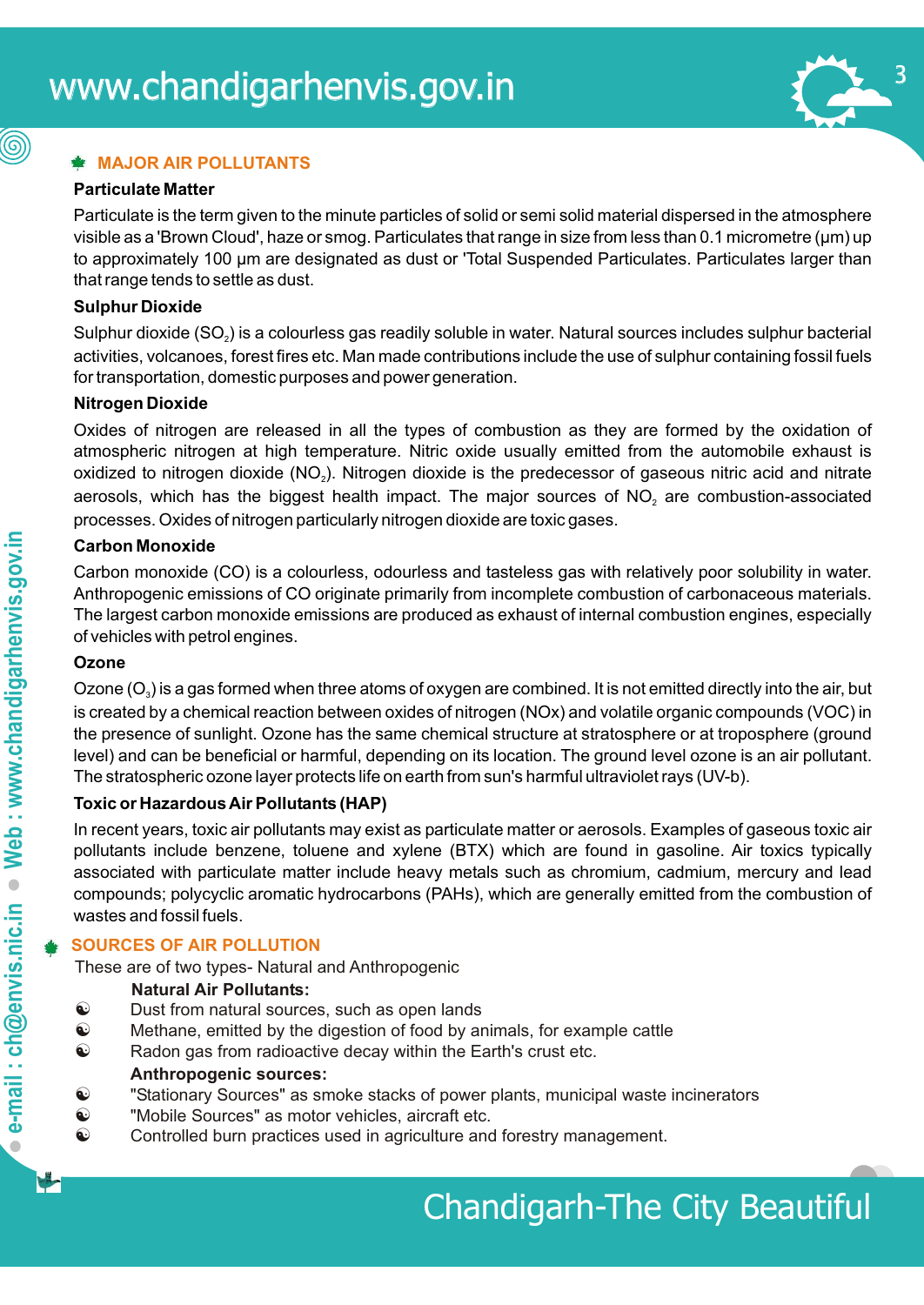# www.chandigarhenvis.gov.in 2007

#### **AIR QUALITY OF CHANDIGARH DURING DIWALI FESTIVAL**

| <b>Diwali</b><br>138<br>256<br>$\overline{173}$<br>342<br>464<br>439<br>319<br>282<br>477<br>Day<br>76<br>25<br>23<br>23<br>23<br>$\overline{4}$<br>$\overline{2}$<br>$\div$<br>$\sim$<br>$\overline{\mathsf{C}}$<br>$\sim$<br>တ<br>တ<br>$\overline{\phantom{0}}$<br>∞<br>т.<br>I,<br>$\blacksquare$<br><b>Before</b><br><b>Diwali</b><br>228<br>293<br>272<br>258<br>215<br>Day<br>207<br>121<br>$\frac{131}{2}$<br>23<br>35<br>$\frac{3}{2}$<br>$\frac{6}{5}$<br>$\overline{1}$<br>77<br>$\overline{2}$<br>77<br>$\mathbf{\Omega}$<br>$\mathbf{\Omega}$<br>5<br>$\sim$<br>5<br>5<br>5<br>$\mathbf{L}$<br>$\overline{ }$<br>$\blacksquare$<br><b>Diwali</b><br>165<br>278<br>160<br>$\overline{300}$<br>325<br>424<br>Day<br>417<br>171<br>181<br>267<br>8.5<br>$\frac{5}{2}$<br>$\frac{8}{1}$<br>$\overline{2}$<br>23<br>$\frac{8}{1}$<br>22<br>71<br>$\overline{2}$<br>$\mathbf{\Omega}$<br>$\mathbf{\Omega}$<br>$\mathbf{\Omega}$<br>$\mathbf{\Omega}$<br>$\infty$<br>I,<br>$\overline{\phantom{0}}$<br>п<br><b>Before</b><br><b>Diwali</b><br>189<br>$\frac{4}{2}$<br>230<br>258<br>Day<br>$\frac{41}{3}$<br>121<br>4.5<br>211<br>27<br>85<br>$\frac{8}{1}$<br>$\frac{6}{5}$<br>80<br>$\overline{4}$<br>52<br>17<br>8<br>17<br>$\overline{2}$<br>$\sim$<br>$\mathbf{\Omega}$<br>5<br>$\sim$<br>$\sim$<br>$\blacksquare$<br>4<br>ı<br><b>Diwali</b><br>335<br>133<br>424<br>186<br>508<br>614<br>194<br>230<br>109<br>496<br>332<br>Day<br>$\tilde{c}$<br>$\frac{8}{1}$<br>$\frac{6}{5}$<br>$\overline{4}$<br>$\frac{1}{2}$<br>$\tilde{=}$<br>15<br>$\overline{1}$<br>$\overline{\tau}$<br>$\div$<br>က<br>$\infty$<br>4<br>Ľ<br><b>Before</b><br><b>Diwali</b><br>278<br>313<br>224<br>348<br>273<br>$\overline{101}$<br>Day<br>207<br>237<br>93<br>88<br>$\overline{C}$<br>$\widetilde{\phantom{a}}$<br>$\widetilde{\phantom{a}}$<br>$\frac{3}{2}$<br>90<br>$\widetilde{\tau}$<br>$\mathbf{\Omega}$<br>$\mathbf{\Omega}$<br>ဖ<br>5<br>$\sim$<br>တ<br>$\mathbf{\Omega}$<br>တ<br>т.<br>$\overline{ }$<br><b>Diwali</b><br>22.3<br>9.2<br>28.6<br>20.8<br>11.6<br>19.1<br>416<br>375<br>326<br>400<br>272<br>$\frac{1}{334}$<br>570<br>Day<br>9.5<br>8.2<br>8.8<br>25<br>25<br>24<br>$\overline{2}$<br>$\overline{2}$<br>$\mathbf{I}$<br>п<br>$\overline{\phantom{0}}$<br><b>Before</b><br><b>Diwali</b><br>9.6<br>23.6<br>24.6<br>21.3<br>3.2<br>22.3<br>5.5<br>Ņ<br>54<br>$\mathbf{\tilde{c}}$<br>199<br>220<br>239<br>286<br>508<br>270<br>c.<br>$4.\overline{8}$<br>Day<br>$\frac{1}{4}$<br>41<br>4<br>28<br>J.<br>र्न्र<br>ro.<br>4<br>ᡪ<br>$\overline{\phantom{0}}$<br>Diwali<br>21.3<br>12.6<br>21.3<br>21.7<br>21.4<br>642<br>462<br>363<br>342<br>345<br>588<br>Day<br>9.6<br>311<br>8.9<br>33<br>$\overline{8}$<br>28<br>42<br>$\overline{c}$<br>$\overline{2}$<br>28<br>$\blacksquare$<br>τ.<br><b>Before</b><br><b>Diwali</b><br>14.5<br>14.6<br>13.9<br>14.4<br>286<br>248<br>205<br>445<br>295<br>Day<br>287<br>4.5<br>4.<br>$4.\overline{6}$<br>$\frac{8}{1}$<br>$\frac{1}{4}$<br>23<br>22<br>$\frac{6}{1}$<br>$\mathbf I$<br>$\blacksquare$<br>I.<br>٠<br>J.<br>J.<br>Parameter<br>g/m <sup>3</sup><br>(24 hrly avg.)<br><b>RSPM</b><br><b>RSPM</b><br><b>RSPM</b><br>RSPM<br>SO <sub>2</sub><br>RSPM<br>SO <sub>2</sub><br><b>RSPM</b><br><b>RSPM</b><br><b>MdS</b><br><b>SPM</b><br><b>SPM</b><br><b>SPM</b><br><b>SPM</b><br><b>SPM</b><br><b>SPM</b><br><b>NOX</b><br><b>NOX</b><br>$\frac{\delta}{\delta}$<br>$\check{\mathbf{Q}}$<br>$\check{Q}$<br>$\frac{\delta}{\delta}$<br><b>NO</b><br>$\overline{\mathbf{S}}$ $\mathbf{O}_{\!\scriptscriptstyle \chi}^{\!\scriptscriptstyle \chi}$<br>$\mathbf{S}^{\mathbf{C}}$<br>$\mathbf{S}^{\mathbf{C}}$<br>$\mathbf{S}^{\mathbf{O}_\mathbf{c}}$<br>SO,<br>Kaimbwala<br>Manimajra<br>University<br>Sector <sub>22</sub><br>Sector <sub>29</sub><br>Location<br>Village?<br>Sector 9<br>Punjab<br>Kajheri<br>Village | Year |  | 2003 | 2004 | 2005 | 2006 | 2007 |  |
|---------------------------------------------------------------------------------------------------------------------------------------------------------------------------------------------------------------------------------------------------------------------------------------------------------------------------------------------------------------------------------------------------------------------------------------------------------------------------------------------------------------------------------------------------------------------------------------------------------------------------------------------------------------------------------------------------------------------------------------------------------------------------------------------------------------------------------------------------------------------------------------------------------------------------------------------------------------------------------------------------------------------------------------------------------------------------------------------------------------------------------------------------------------------------------------------------------------------------------------------------------------------------------------------------------------------------------------------------------------------------------------------------------------------------------------------------------------------------------------------------------------------------------------------------------------------------------------------------------------------------------------------------------------------------------------------------------------------------------------------------------------------------------------------------------------------------------------------------------------------------------------------------------------------------------------------------------------------------------------------------------------------------------------------------------------------------------------------------------------------------------------------------------------------------------------------------------------------------------------------------------------------------------------------------------------------------------------------------------------------------------------------------------------------------------------------------------------------------------------------------------------------------------------------------------------------------------------------------------------------------------------------------------------------------------------------------------------------------------------------------------------------------------------------------------------------------------------------------------------------------------------------------------------------------------------------------------------------------------------------------------------------------------------------------------------------------------------------------------------------------------------------------------------------------------------------------------------------------------------------------------------------------------------------------------------------------------------------------------------------------------------------------------------------------------------------------------------------------------------------------------------------------------------------------------------------------------------------------------------------------------------------------------------------------------------------------------------------------------------------------------------------------------------------------------------------------------------------------------------------------------------|------|--|------|------|------|------|------|--|
|                                                                                                                                                                                                                                                                                                                                                                                                                                                                                                                                                                                                                                                                                                                                                                                                                                                                                                                                                                                                                                                                                                                                                                                                                                                                                                                                                                                                                                                                                                                                                                                                                                                                                                                                                                                                                                                                                                                                                                                                                                                                                                                                                                                                                                                                                                                                                                                                                                                                                                                                                                                                                                                                                                                                                                                                                                                                                                                                                                                                                                                                                                                                                                                                                                                                                                                                                                                                                                                                                                                                                                                                                                                                                                                                                                                                                                                                                       |      |  |      |      |      |      |      |  |
|                                                                                                                                                                                                                                                                                                                                                                                                                                                                                                                                                                                                                                                                                                                                                                                                                                                                                                                                                                                                                                                                                                                                                                                                                                                                                                                                                                                                                                                                                                                                                                                                                                                                                                                                                                                                                                                                                                                                                                                                                                                                                                                                                                                                                                                                                                                                                                                                                                                                                                                                                                                                                                                                                                                                                                                                                                                                                                                                                                                                                                                                                                                                                                                                                                                                                                                                                                                                                                                                                                                                                                                                                                                                                                                                                                                                                                                                                       |      |  |      |      |      |      |      |  |
|                                                                                                                                                                                                                                                                                                                                                                                                                                                                                                                                                                                                                                                                                                                                                                                                                                                                                                                                                                                                                                                                                                                                                                                                                                                                                                                                                                                                                                                                                                                                                                                                                                                                                                                                                                                                                                                                                                                                                                                                                                                                                                                                                                                                                                                                                                                                                                                                                                                                                                                                                                                                                                                                                                                                                                                                                                                                                                                                                                                                                                                                                                                                                                                                                                                                                                                                                                                                                                                                                                                                                                                                                                                                                                                                                                                                                                                                                       |      |  |      |      |      |      |      |  |
|                                                                                                                                                                                                                                                                                                                                                                                                                                                                                                                                                                                                                                                                                                                                                                                                                                                                                                                                                                                                                                                                                                                                                                                                                                                                                                                                                                                                                                                                                                                                                                                                                                                                                                                                                                                                                                                                                                                                                                                                                                                                                                                                                                                                                                                                                                                                                                                                                                                                                                                                                                                                                                                                                                                                                                                                                                                                                                                                                                                                                                                                                                                                                                                                                                                                                                                                                                                                                                                                                                                                                                                                                                                                                                                                                                                                                                                                                       |      |  |      |      |      |      |      |  |
|                                                                                                                                                                                                                                                                                                                                                                                                                                                                                                                                                                                                                                                                                                                                                                                                                                                                                                                                                                                                                                                                                                                                                                                                                                                                                                                                                                                                                                                                                                                                                                                                                                                                                                                                                                                                                                                                                                                                                                                                                                                                                                                                                                                                                                                                                                                                                                                                                                                                                                                                                                                                                                                                                                                                                                                                                                                                                                                                                                                                                                                                                                                                                                                                                                                                                                                                                                                                                                                                                                                                                                                                                                                                                                                                                                                                                                                                                       |      |  |      |      |      |      |      |  |
|                                                                                                                                                                                                                                                                                                                                                                                                                                                                                                                                                                                                                                                                                                                                                                                                                                                                                                                                                                                                                                                                                                                                                                                                                                                                                                                                                                                                                                                                                                                                                                                                                                                                                                                                                                                                                                                                                                                                                                                                                                                                                                                                                                                                                                                                                                                                                                                                                                                                                                                                                                                                                                                                                                                                                                                                                                                                                                                                                                                                                                                                                                                                                                                                                                                                                                                                                                                                                                                                                                                                                                                                                                                                                                                                                                                                                                                                                       |      |  |      |      |      |      |      |  |
|                                                                                                                                                                                                                                                                                                                                                                                                                                                                                                                                                                                                                                                                                                                                                                                                                                                                                                                                                                                                                                                                                                                                                                                                                                                                                                                                                                                                                                                                                                                                                                                                                                                                                                                                                                                                                                                                                                                                                                                                                                                                                                                                                                                                                                                                                                                                                                                                                                                                                                                                                                                                                                                                                                                                                                                                                                                                                                                                                                                                                                                                                                                                                                                                                                                                                                                                                                                                                                                                                                                                                                                                                                                                                                                                                                                                                                                                                       |      |  |      |      |      |      |      |  |
|                                                                                                                                                                                                                                                                                                                                                                                                                                                                                                                                                                                                                                                                                                                                                                                                                                                                                                                                                                                                                                                                                                                                                                                                                                                                                                                                                                                                                                                                                                                                                                                                                                                                                                                                                                                                                                                                                                                                                                                                                                                                                                                                                                                                                                                                                                                                                                                                                                                                                                                                                                                                                                                                                                                                                                                                                                                                                                                                                                                                                                                                                                                                                                                                                                                                                                                                                                                                                                                                                                                                                                                                                                                                                                                                                                                                                                                                                       |      |  |      |      |      |      |      |  |
|                                                                                                                                                                                                                                                                                                                                                                                                                                                                                                                                                                                                                                                                                                                                                                                                                                                                                                                                                                                                                                                                                                                                                                                                                                                                                                                                                                                                                                                                                                                                                                                                                                                                                                                                                                                                                                                                                                                                                                                                                                                                                                                                                                                                                                                                                                                                                                                                                                                                                                                                                                                                                                                                                                                                                                                                                                                                                                                                                                                                                                                                                                                                                                                                                                                                                                                                                                                                                                                                                                                                                                                                                                                                                                                                                                                                                                                                                       |      |  |      |      |      |      |      |  |
|                                                                                                                                                                                                                                                                                                                                                                                                                                                                                                                                                                                                                                                                                                                                                                                                                                                                                                                                                                                                                                                                                                                                                                                                                                                                                                                                                                                                                                                                                                                                                                                                                                                                                                                                                                                                                                                                                                                                                                                                                                                                                                                                                                                                                                                                                                                                                                                                                                                                                                                                                                                                                                                                                                                                                                                                                                                                                                                                                                                                                                                                                                                                                                                                                                                                                                                                                                                                                                                                                                                                                                                                                                                                                                                                                                                                                                                                                       |      |  |      |      |      |      |      |  |
|                                                                                                                                                                                                                                                                                                                                                                                                                                                                                                                                                                                                                                                                                                                                                                                                                                                                                                                                                                                                                                                                                                                                                                                                                                                                                                                                                                                                                                                                                                                                                                                                                                                                                                                                                                                                                                                                                                                                                                                                                                                                                                                                                                                                                                                                                                                                                                                                                                                                                                                                                                                                                                                                                                                                                                                                                                                                                                                                                                                                                                                                                                                                                                                                                                                                                                                                                                                                                                                                                                                                                                                                                                                                                                                                                                                                                                                                                       |      |  |      |      |      |      |      |  |
|                                                                                                                                                                                                                                                                                                                                                                                                                                                                                                                                                                                                                                                                                                                                                                                                                                                                                                                                                                                                                                                                                                                                                                                                                                                                                                                                                                                                                                                                                                                                                                                                                                                                                                                                                                                                                                                                                                                                                                                                                                                                                                                                                                                                                                                                                                                                                                                                                                                                                                                                                                                                                                                                                                                                                                                                                                                                                                                                                                                                                                                                                                                                                                                                                                                                                                                                                                                                                                                                                                                                                                                                                                                                                                                                                                                                                                                                                       |      |  |      |      |      |      |      |  |
|                                                                                                                                                                                                                                                                                                                                                                                                                                                                                                                                                                                                                                                                                                                                                                                                                                                                                                                                                                                                                                                                                                                                                                                                                                                                                                                                                                                                                                                                                                                                                                                                                                                                                                                                                                                                                                                                                                                                                                                                                                                                                                                                                                                                                                                                                                                                                                                                                                                                                                                                                                                                                                                                                                                                                                                                                                                                                                                                                                                                                                                                                                                                                                                                                                                                                                                                                                                                                                                                                                                                                                                                                                                                                                                                                                                                                                                                                       |      |  |      |      |      |      |      |  |
|                                                                                                                                                                                                                                                                                                                                                                                                                                                                                                                                                                                                                                                                                                                                                                                                                                                                                                                                                                                                                                                                                                                                                                                                                                                                                                                                                                                                                                                                                                                                                                                                                                                                                                                                                                                                                                                                                                                                                                                                                                                                                                                                                                                                                                                                                                                                                                                                                                                                                                                                                                                                                                                                                                                                                                                                                                                                                                                                                                                                                                                                                                                                                                                                                                                                                                                                                                                                                                                                                                                                                                                                                                                                                                                                                                                                                                                                                       |      |  |      |      |      |      |      |  |
|                                                                                                                                                                                                                                                                                                                                                                                                                                                                                                                                                                                                                                                                                                                                                                                                                                                                                                                                                                                                                                                                                                                                                                                                                                                                                                                                                                                                                                                                                                                                                                                                                                                                                                                                                                                                                                                                                                                                                                                                                                                                                                                                                                                                                                                                                                                                                                                                                                                                                                                                                                                                                                                                                                                                                                                                                                                                                                                                                                                                                                                                                                                                                                                                                                                                                                                                                                                                                                                                                                                                                                                                                                                                                                                                                                                                                                                                                       |      |  |      |      |      |      |      |  |
|                                                                                                                                                                                                                                                                                                                                                                                                                                                                                                                                                                                                                                                                                                                                                                                                                                                                                                                                                                                                                                                                                                                                                                                                                                                                                                                                                                                                                                                                                                                                                                                                                                                                                                                                                                                                                                                                                                                                                                                                                                                                                                                                                                                                                                                                                                                                                                                                                                                                                                                                                                                                                                                                                                                                                                                                                                                                                                                                                                                                                                                                                                                                                                                                                                                                                                                                                                                                                                                                                                                                                                                                                                                                                                                                                                                                                                                                                       |      |  |      |      |      |      |      |  |
|                                                                                                                                                                                                                                                                                                                                                                                                                                                                                                                                                                                                                                                                                                                                                                                                                                                                                                                                                                                                                                                                                                                                                                                                                                                                                                                                                                                                                                                                                                                                                                                                                                                                                                                                                                                                                                                                                                                                                                                                                                                                                                                                                                                                                                                                                                                                                                                                                                                                                                                                                                                                                                                                                                                                                                                                                                                                                                                                                                                                                                                                                                                                                                                                                                                                                                                                                                                                                                                                                                                                                                                                                                                                                                                                                                                                                                                                                       |      |  |      |      |      |      |      |  |
|                                                                                                                                                                                                                                                                                                                                                                                                                                                                                                                                                                                                                                                                                                                                                                                                                                                                                                                                                                                                                                                                                                                                                                                                                                                                                                                                                                                                                                                                                                                                                                                                                                                                                                                                                                                                                                                                                                                                                                                                                                                                                                                                                                                                                                                                                                                                                                                                                                                                                                                                                                                                                                                                                                                                                                                                                                                                                                                                                                                                                                                                                                                                                                                                                                                                                                                                                                                                                                                                                                                                                                                                                                                                                                                                                                                                                                                                                       |      |  |      |      |      |      |      |  |
|                                                                                                                                                                                                                                                                                                                                                                                                                                                                                                                                                                                                                                                                                                                                                                                                                                                                                                                                                                                                                                                                                                                                                                                                                                                                                                                                                                                                                                                                                                                                                                                                                                                                                                                                                                                                                                                                                                                                                                                                                                                                                                                                                                                                                                                                                                                                                                                                                                                                                                                                                                                                                                                                                                                                                                                                                                                                                                                                                                                                                                                                                                                                                                                                                                                                                                                                                                                                                                                                                                                                                                                                                                                                                                                                                                                                                                                                                       |      |  |      |      |      |      |      |  |
|                                                                                                                                                                                                                                                                                                                                                                                                                                                                                                                                                                                                                                                                                                                                                                                                                                                                                                                                                                                                                                                                                                                                                                                                                                                                                                                                                                                                                                                                                                                                                                                                                                                                                                                                                                                                                                                                                                                                                                                                                                                                                                                                                                                                                                                                                                                                                                                                                                                                                                                                                                                                                                                                                                                                                                                                                                                                                                                                                                                                                                                                                                                                                                                                                                                                                                                                                                                                                                                                                                                                                                                                                                                                                                                                                                                                                                                                                       |      |  |      |      |      |      |      |  |
|                                                                                                                                                                                                                                                                                                                                                                                                                                                                                                                                                                                                                                                                                                                                                                                                                                                                                                                                                                                                                                                                                                                                                                                                                                                                                                                                                                                                                                                                                                                                                                                                                                                                                                                                                                                                                                                                                                                                                                                                                                                                                                                                                                                                                                                                                                                                                                                                                                                                                                                                                                                                                                                                                                                                                                                                                                                                                                                                                                                                                                                                                                                                                                                                                                                                                                                                                                                                                                                                                                                                                                                                                                                                                                                                                                                                                                                                                       |      |  |      |      |      |      |      |  |
|                                                                                                                                                                                                                                                                                                                                                                                                                                                                                                                                                                                                                                                                                                                                                                                                                                                                                                                                                                                                                                                                                                                                                                                                                                                                                                                                                                                                                                                                                                                                                                                                                                                                                                                                                                                                                                                                                                                                                                                                                                                                                                                                                                                                                                                                                                                                                                                                                                                                                                                                                                                                                                                                                                                                                                                                                                                                                                                                                                                                                                                                                                                                                                                                                                                                                                                                                                                                                                                                                                                                                                                                                                                                                                                                                                                                                                                                                       |      |  |      |      |      |      |      |  |
|                                                                                                                                                                                                                                                                                                                                                                                                                                                                                                                                                                                                                                                                                                                                                                                                                                                                                                                                                                                                                                                                                                                                                                                                                                                                                                                                                                                                                                                                                                                                                                                                                                                                                                                                                                                                                                                                                                                                                                                                                                                                                                                                                                                                                                                                                                                                                                                                                                                                                                                                                                                                                                                                                                                                                                                                                                                                                                                                                                                                                                                                                                                                                                                                                                                                                                                                                                                                                                                                                                                                                                                                                                                                                                                                                                                                                                                                                       |      |  |      |      |      |      |      |  |
|                                                                                                                                                                                                                                                                                                                                                                                                                                                                                                                                                                                                                                                                                                                                                                                                                                                                                                                                                                                                                                                                                                                                                                                                                                                                                                                                                                                                                                                                                                                                                                                                                                                                                                                                                                                                                                                                                                                                                                                                                                                                                                                                                                                                                                                                                                                                                                                                                                                                                                                                                                                                                                                                                                                                                                                                                                                                                                                                                                                                                                                                                                                                                                                                                                                                                                                                                                                                                                                                                                                                                                                                                                                                                                                                                                                                                                                                                       |      |  |      |      |      |      |      |  |
|                                                                                                                                                                                                                                                                                                                                                                                                                                                                                                                                                                                                                                                                                                                                                                                                                                                                                                                                                                                                                                                                                                                                                                                                                                                                                                                                                                                                                                                                                                                                                                                                                                                                                                                                                                                                                                                                                                                                                                                                                                                                                                                                                                                                                                                                                                                                                                                                                                                                                                                                                                                                                                                                                                                                                                                                                                                                                                                                                                                                                                                                                                                                                                                                                                                                                                                                                                                                                                                                                                                                                                                                                                                                                                                                                                                                                                                                                       |      |  |      |      |      |      |      |  |
|                                                                                                                                                                                                                                                                                                                                                                                                                                                                                                                                                                                                                                                                                                                                                                                                                                                                                                                                                                                                                                                                                                                                                                                                                                                                                                                                                                                                                                                                                                                                                                                                                                                                                                                                                                                                                                                                                                                                                                                                                                                                                                                                                                                                                                                                                                                                                                                                                                                                                                                                                                                                                                                                                                                                                                                                                                                                                                                                                                                                                                                                                                                                                                                                                                                                                                                                                                                                                                                                                                                                                                                                                                                                                                                                                                                                                                                                                       |      |  |      |      |      |      |      |  |
|                                                                                                                                                                                                                                                                                                                                                                                                                                                                                                                                                                                                                                                                                                                                                                                                                                                                                                                                                                                                                                                                                                                                                                                                                                                                                                                                                                                                                                                                                                                                                                                                                                                                                                                                                                                                                                                                                                                                                                                                                                                                                                                                                                                                                                                                                                                                                                                                                                                                                                                                                                                                                                                                                                                                                                                                                                                                                                                                                                                                                                                                                                                                                                                                                                                                                                                                                                                                                                                                                                                                                                                                                                                                                                                                                                                                                                                                                       |      |  |      |      |      |      |      |  |
|                                                                                                                                                                                                                                                                                                                                                                                                                                                                                                                                                                                                                                                                                                                                                                                                                                                                                                                                                                                                                                                                                                                                                                                                                                                                                                                                                                                                                                                                                                                                                                                                                                                                                                                                                                                                                                                                                                                                                                                                                                                                                                                                                                                                                                                                                                                                                                                                                                                                                                                                                                                                                                                                                                                                                                                                                                                                                                                                                                                                                                                                                                                                                                                                                                                                                                                                                                                                                                                                                                                                                                                                                                                                                                                                                                                                                                                                                       |      |  |      |      |      |      |      |  |
|                                                                                                                                                                                                                                                                                                                                                                                                                                                                                                                                                                                                                                                                                                                                                                                                                                                                                                                                                                                                                                                                                                                                                                                                                                                                                                                                                                                                                                                                                                                                                                                                                                                                                                                                                                                                                                                                                                                                                                                                                                                                                                                                                                                                                                                                                                                                                                                                                                                                                                                                                                                                                                                                                                                                                                                                                                                                                                                                                                                                                                                                                                                                                                                                                                                                                                                                                                                                                                                                                                                                                                                                                                                                                                                                                                                                                                                                                       |      |  |      |      |      |      |      |  |
|                                                                                                                                                                                                                                                                                                                                                                                                                                                                                                                                                                                                                                                                                                                                                                                                                                                                                                                                                                                                                                                                                                                                                                                                                                                                                                                                                                                                                                                                                                                                                                                                                                                                                                                                                                                                                                                                                                                                                                                                                                                                                                                                                                                                                                                                                                                                                                                                                                                                                                                                                                                                                                                                                                                                                                                                                                                                                                                                                                                                                                                                                                                                                                                                                                                                                                                                                                                                                                                                                                                                                                                                                                                                                                                                                                                                                                                                                       |      |  |      |      |      |      |      |  |
|                                                                                                                                                                                                                                                                                                                                                                                                                                                                                                                                                                                                                                                                                                                                                                                                                                                                                                                                                                                                                                                                                                                                                                                                                                                                                                                                                                                                                                                                                                                                                                                                                                                                                                                                                                                                                                                                                                                                                                                                                                                                                                                                                                                                                                                                                                                                                                                                                                                                                                                                                                                                                                                                                                                                                                                                                                                                                                                                                                                                                                                                                                                                                                                                                                                                                                                                                                                                                                                                                                                                                                                                                                                                                                                                                                                                                                                                                       |      |  |      |      |      |      |      |  |

**Chandigarh Pollution Control Committee** *Additional Town Hall Building,* **Sector 17-C, Chandigarh** 

V

 $\circledS$ 

STANDARD VALUE : Day time (6 AM to 10 PM) = 55 dB(A) Night time (10 PM to 6 AM) = 45 dB(A)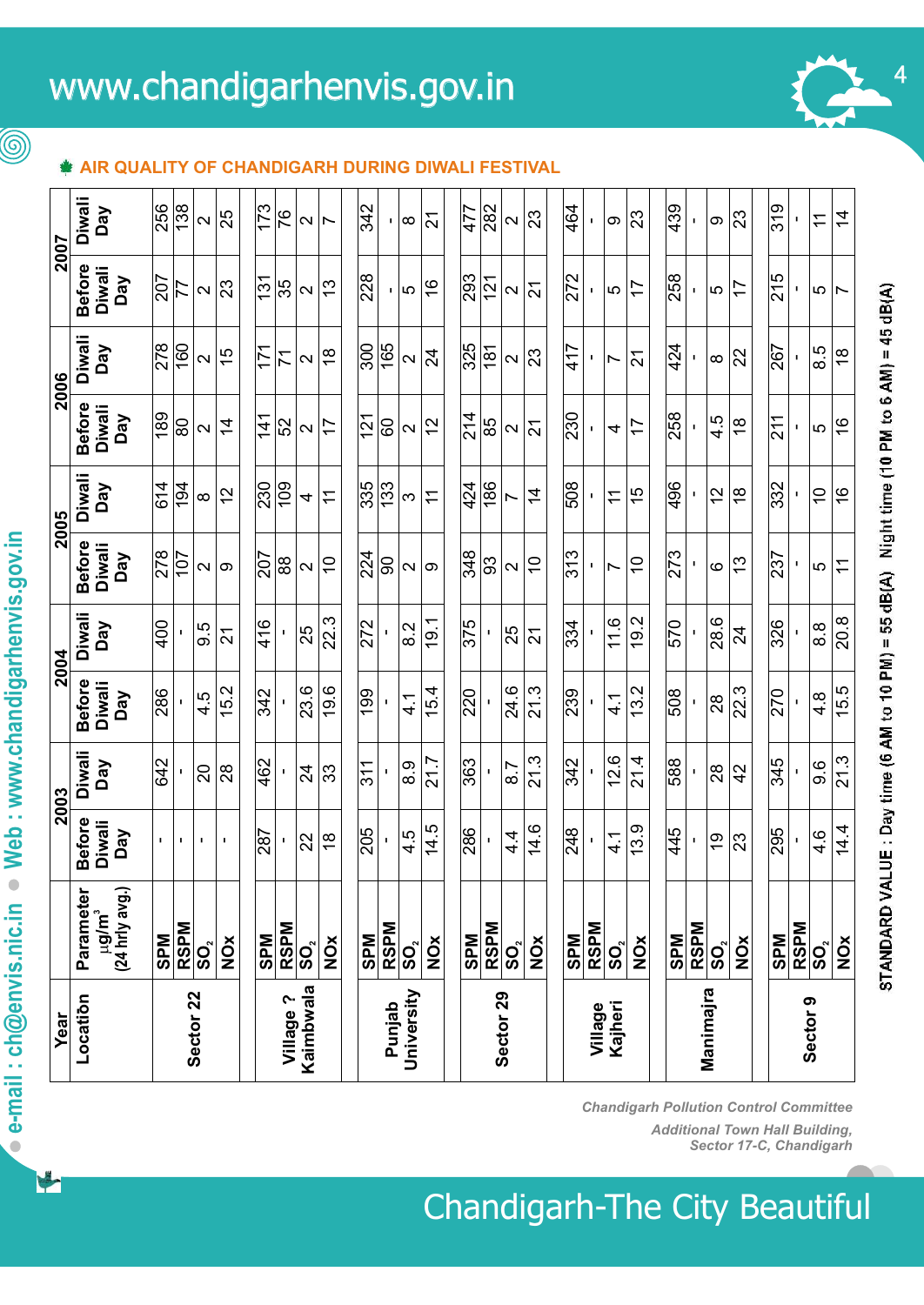# www.chandigarhenvis.gov.in

#### **AIR POLLUTION BY RESPIRATION**

The human nostrils filter out 99% of the inhaled large and medium sized particles. The rest may enter the windpipe and lungs. Some of the smallest particles, called respirable particulates may tend to be deposited in the alveoli (tiny air sacs in the lungs). In the lungs, particulates slow down the exchange of oxygen with carbon dioxide in the blood, causing shortness of breath. Usually, people most sensitive to these conditions have respiratory diseases like emphysema, bronchitis, asthma or heart problems. Particles themselves may be poisonous if inhaled, damaging remote organs like the kidneys or liver. Swallowed mucous that is laden with hazardous particulate matter may damage the stomach.



#### **EFFECTS OF AIR POLLUTION**

#### **Ill Effects of Ambient Air Particulates**



Respiratory Symptoms like stuffy or runny nose, sinusitis, sore throat, wet cough, hay fever and burning or red eyes, Bronchitis, Pneumoconiosis, Cancer etc.

#### **Ill Effects of NOx**

Chronic lung diseases, effects on immune system and host defence, respiratory morbidity in children **Ill Effects of CO** 

Inhaled CO has no direct toxic affects on lungs but exert its effects by interfering with oxygen transport through the formation of carboxy-haemoglobin (COHb). It reduces the oxygen carrying capacity of the blood and impair the release of oxygen from haemoglobin.

#### **Ill Effects of Ozone**

Repeated exposure to ozone pollution may cause permanent damage to the lungs, including chest pain, coughing, nausea, throat irritation and congestion. It also worsens bronchitis, heart disease, emphysema, asthma and reduces lung capacity. Ozone can aggravate asthma, when ambient ozone levels are high. **Ill Effects of Toxic Air Pollutants** 

#### **Lead:** Damage to Kidney, Liver and Nervous System.

**Benzene:** Short-term exposure causes depression of the central nervous system where as Long term exposure reduces the number of circulating red blood cells (erythrocytes), white blood cells (leukocytes) and clotting cells (thrombocytes). *www.cpcb.nic.in* 

#### **VEHICLES' REGISTRATION STATISTIC IN CHANDIGARH**

| <b>Type of Vehicle</b>              | 2003   | 2004   | 2005   | 2006   |
|-------------------------------------|--------|--------|--------|--------|
| Cars, Jeeps and Summos etc.         | 8471   | 9555   | 10265  | 12893  |
| Motor Cycles, Scooters and Moped    | 17025  | 17241  | 19216  | 20649  |
| Auto Rickshaws/Three Wheeler        | 101    | 96     | 86     | 75     |
| <b>Buses</b>                        | 24     | 57     | 93     | 102    |
| Goods Vehicles etc.                 | 42     | 25     | 34     | 44     |
| <b>Tractors</b>                     | 4      | 5      | 3      | 14     |
| Number of Household                 | 218181 | 266007 | 280407 | 295998 |
| Per Capita Vehicles (Per Household) | 2      | 2      | 2      | 2      |

**\***Total vehicles (Two Wheelers And Four Wheelers Excluding Commercial Vehicles) till 2006= 626868

Statistical Abstract Chandigarh-2003, 2005, 2006

 $\bullet$ 

(@)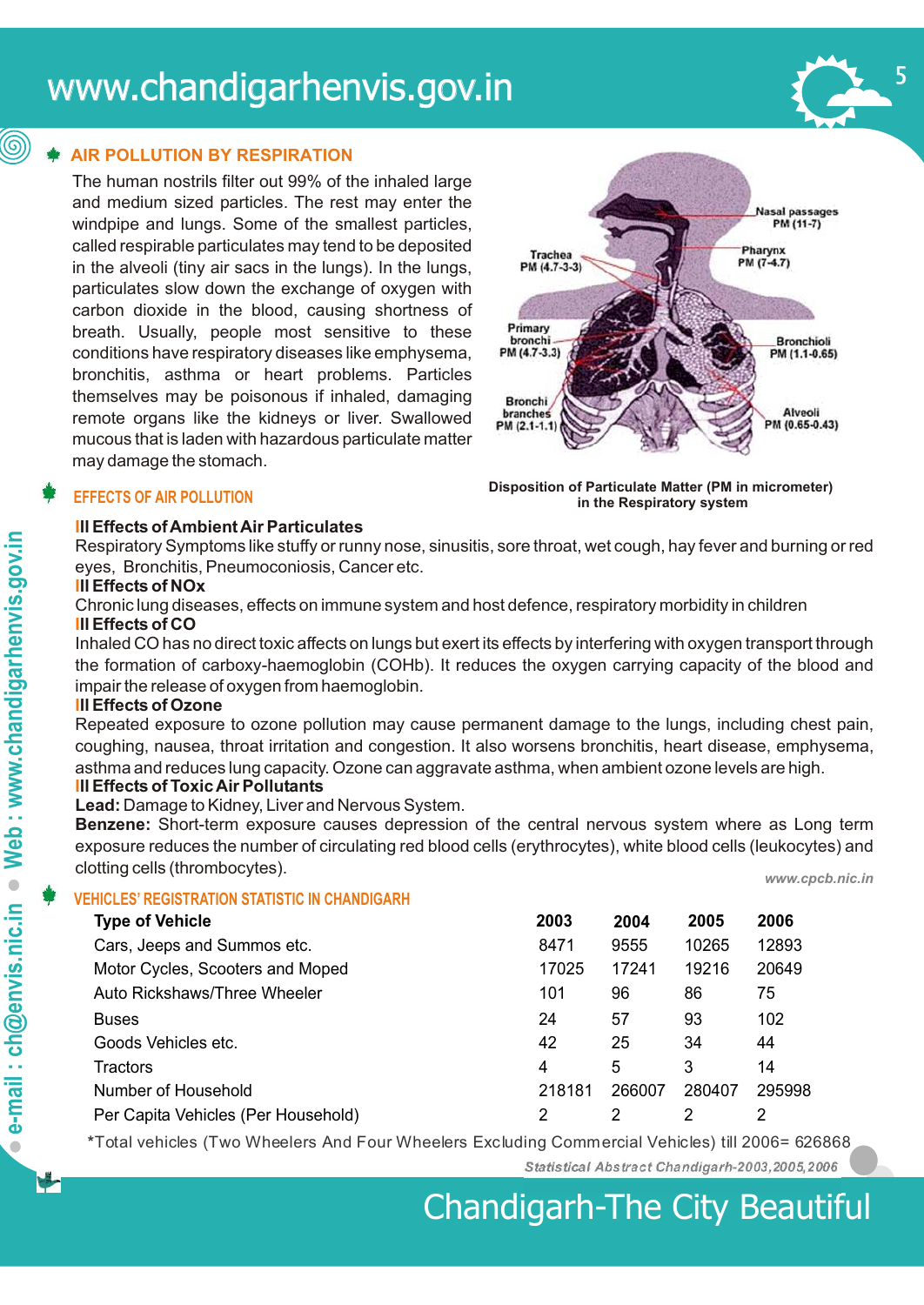

### (©)

#### **ENVIRONMENT THROUGH OUR EYES**

Galloping increase in the number of motorised vehicles in Chandigarh is a matter of concern and is responsible for the increase in air pollution in the city. A two pronged strategy is required to overcome this problem. We have to reduce generation of pollution at the source by minimizing the use of motorised vehicles and promoting cycles in the city. The administration has constructed cycle tracks along all major roads of the city. To combat air pollution particularly caused by vehicles, the administration is planting one million trees during 2008 and appeal every individual to plant at least one sapling and nurture it.

*Ishwar Singh, Director Environment & DCF, Chandigarh* 

#### **CHANDIGARH POLLUTION CONTROL COMMITTEE**

Chandigarh Administration is committed to provide a pollution free environment to the residents of Chandigarh. A number of steps have been taken to control air pollution in the city. The main source of air pollution is from the ever increasing number of vehicles. In order to reduce the number of diesel operating vehicles in Chandigarh, the process to introduce alternate fuels like LPG, CNG has been initiated. All the hospitals have installed air pollution control device on the incinerator. Administration is also encouraging battery operated vehicles in the city by providing capital subsidy and ten battery operated buses would be deployed in the intra sector roads. Administration has also issued directions to the Municipal Corporation and Chief Engineer to ensure that no dry leaves and garbage is burnt. The Green action plan is being implemented in the city so that the air pollution is absorbed by the trees. An awareness campaign has also been launched through the Eco-Clubs of schools and other educational institutions.

*PJS Dadhwal, Member Secretary, CPCC, Chandigarh* 

#### **VEHICULAR POLLUTION CAN BE CONTROLLED**

Vehicles do not pollute at their own but people make them so. For example if only the most harmful of the exhaust emissions that is particulate emission is considered, the carcinogenic effect of one new diesel car is equivalent to 24 petrol cars and 84 new CNG cars on the road. With a little of extra care we may not only save the energy but can enjoy eco friendly rides. Getting of vehicles serviced on time and choosing public transportation system or sharing basis transportation may control the vehiculer pollution to great extent. Find below some tips for safe and eco friendly drive:

*<www.cpcb.nic.in>*

- 1. Drive between 45-55 kmph 9. Watch your tyre pressure
- 
- 
- 4. Maximize use of  $5<sup>th</sup>$  gear 12. Plan your route
- 5. Clean air filter regularly 13. Plan your trips
- 
- 7. Keep your foot off the clutch 15. Reduce loads
- 8. Don't wait for your car engine to warm up. 16. Share your car-for car pools
	- Install engine heating system in cold regions. *<www.pcra.org>*
- 
- 2. Keep your engine healthy 10. When you stop your car, stop the engine
- 3. Drive in the correct gear, always 11. Use recommended grade of engine oil
	-
	-
- 6. Good braking habits 14. Use air-conditioner only when it is essential
	-
	-

Along the roadside, avenue plantations should be done with species like Pilkhan, Moulsari, Mahogany Budhas Coconut, Haldu, Marorphali etc., as these species are hardy, more efficient in pollution abating and suitable for roadside plantations. The species like *Putranjiva*, Moulsari and *Lagerstroemia* are having good and beautiful foliage and good capacity to absorb the air pollutants including dust.

*<www.chandigarh.nic.in/greencap/protect1.pdf>*

# Chandigarh-The City Beautiful

 $\bullet$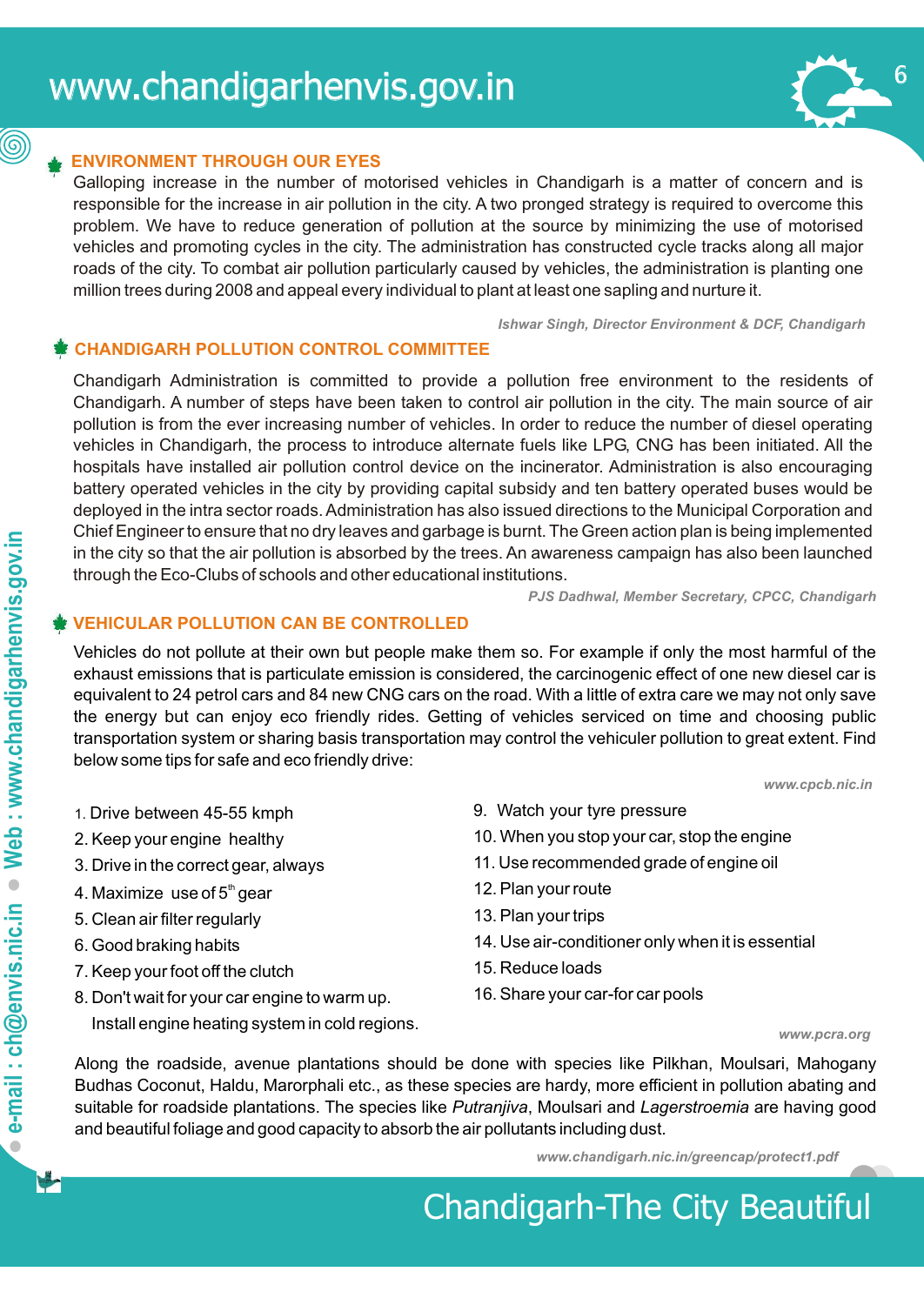

#### **Dear Information Seeker,**

ENVIS CENTRE, Chandigarh furnishes you with the services to collect and disseminate information related to environment of Chandigarh. To share information with us you are requested to fill up the form given below.



7

Your feedback is valuable to us and will be highly appreciated

| $\blacksquare$ Name                  |                                |                                                  |
|--------------------------------------|--------------------------------|--------------------------------------------------|
|                                      | Designation <b>Designation</b> |                                                  |
| Department                           |                                |                                                  |
| ■ Address                            |                                |                                                  |
|                                      |                                | $City$ and $x^2 + 2x + 3y = 0$                   |
|                                      |                                |                                                  |
| " Phone                              | Fax                            | <u> 1980 - Jan James James Barbara, martin d</u> |
| $\blacksquare$ Email                 |                                |                                                  |
| Your views on scope of improvement : |                                |                                                  |
|                                      |                                |                                                  |
|                                      |                                |                                                  |
|                                      |                                |                                                  |
|                                      |                                |                                                  |
|                                      |                                |                                                  |
|                                      |                                |                                                  |

#### **Interest Area**

#### **I would like to have information on following :**



**7 Response Centre** 

 $\circledS$